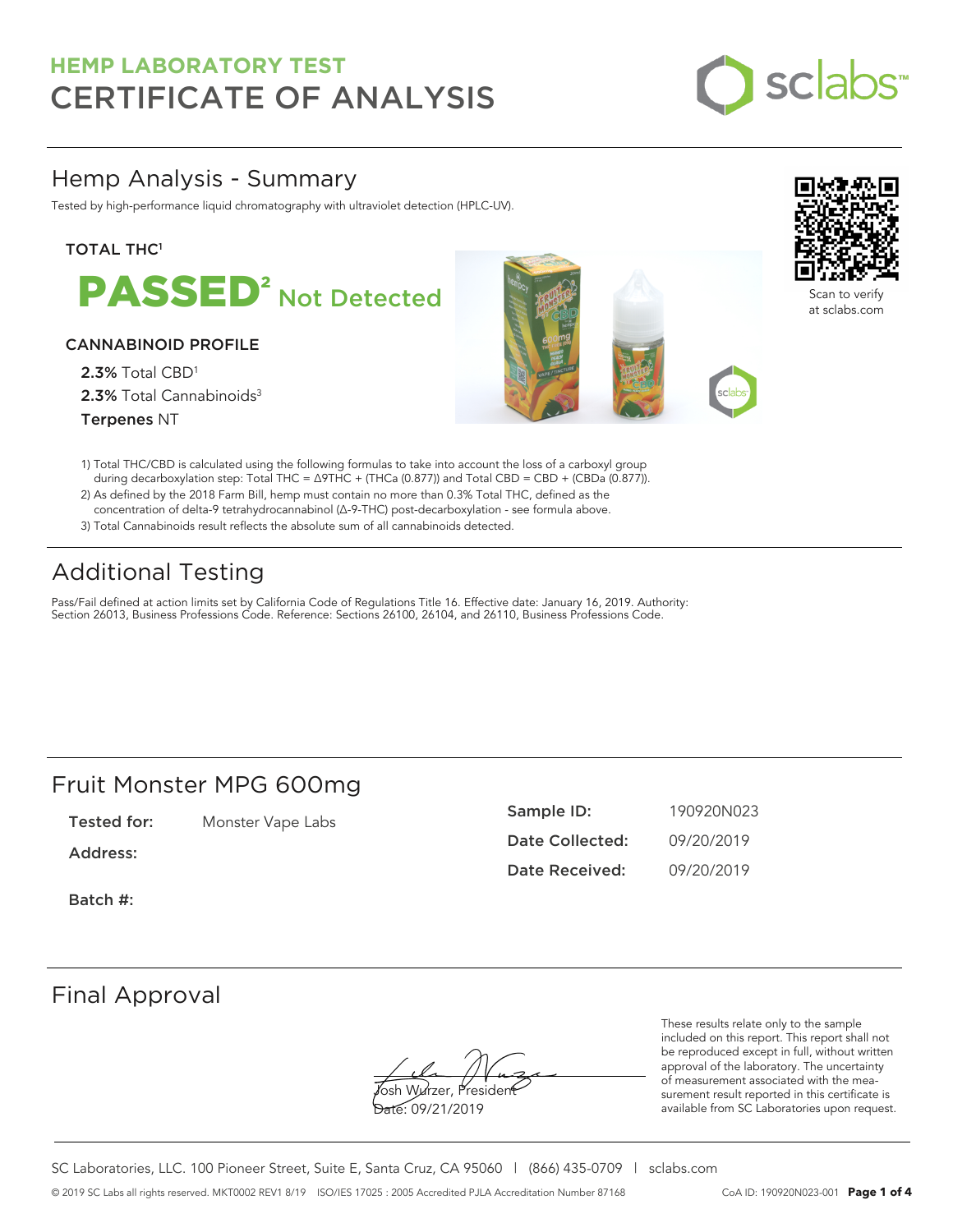

SC Laboratories, LLC 100 Pioneer Street, Suite E Santa Cruz, CA 95060 (866) 435-0709 | sclabs.com

| Sample Name:     | Fruit Monster MPG 600mg |
|------------------|-------------------------|
| LIMS Sample ID:  | 190920N023              |
| Batch #:         |                         |
| Sample Metrc ID: |                         |
| Sample Type:     | Infused, Liquid Edible  |
| Batch Count:     |                         |
| Sample Count:    |                         |
| Unit Volume:     | 30 Milliliters per Unit |
| Serving Mass:    |                         |
| Density:         | 1.0253 g/mL             |

#### **Moisture Test Results**

| . |  |  |  |  |
|---|--|--|--|--|

**Results (%)**

| <b>Cannabinoid Test Results</b>                                                                                                 |  |                                                                                                                                  |                                                                                                                               | 09/21/2019                                                                                                                                                                                         |  |
|---------------------------------------------------------------------------------------------------------------------------------|--|----------------------------------------------------------------------------------------------------------------------------------|-------------------------------------------------------------------------------------------------------------------------------|----------------------------------------------------------------------------------------------------------------------------------------------------------------------------------------------------|--|
| Cannabinoid analysis utilizing High Performance Liquid Chromatography<br>(HPLC, QSP 5-4-4-4)                                    |  |                                                                                                                                  |                                                                                                                               |                                                                                                                                                                                                    |  |
| <b>A9THC</b><br>A8THC<br><b>THCa</b><br><b>THCV</b><br><b>THCVa</b><br><b>CBD</b><br>CBDa<br><b>CBDV</b><br>CBDVa<br><b>CBG</b> |  | mg/mL<br><b>ND</b><br><b>ND</b><br><b>ND</b><br><b>ND</b><br><b>ND</b><br>24.378<br><b>ND</b><br>0.053<br><b>ND</b><br><b>ND</b> | %<br><b>ND</b><br><b>ND</b><br><b>ND</b><br><b>ND</b><br><b>ND</b><br>2.3776<br><b>ND</b><br>0.0052<br><b>ND</b><br><b>ND</b> | LOD / LOQ mg/mL<br>0.0009 / 0.003<br>0.0009 / 0.003<br>0.0009 / 0.003<br>0.0004 / 0.001<br>0.0013 / 0.004<br>0.0009 / 0.003<br>0.0009 / 0.003<br>0.0004 / 0.001<br>0.0003 / 0.001<br>0.001 / 0.003 |  |
| CBGa<br><b>CBL</b><br><b>CBN</b><br>CBC.<br>CBCa                                                                                |  | <b>ND</b><br><b>ND</b><br><b>ND</b><br><b>ND</b><br><b>ND</b>                                                                    | <b>ND</b><br><b>ND</b><br><b>ND</b><br><b>ND</b><br><b>ND</b>                                                                 | 0.0008 / 0.002<br>0.0021 / 0.006<br>0.0009 / 0.003<br>0.0011 / 0.003<br>0.0015 / 0.005                                                                                                             |  |
| <b>Sum of Cannabinoids:</b>                                                                                                     |  | 24.431                                                                                                                           | 2.3828                                                                                                                        | 732.930 mg/Unit                                                                                                                                                                                    |  |
| Total THC (∆9THC+0.877*THCa)<br>Total CBD (CBD+0.877*CBDa)                                                                      |  | <b>ND</b><br>24.378                                                                                                              | <b>ND</b><br>2.3776                                                                                                           | <b>ND</b><br>731.340 mg/Unit                                                                                                                                                                       |  |
| ∆9THC per Unit<br>∆9THC per Serving                                                                                             |  | Action Limit mg<br>1000.0                                                                                                        | Pass                                                                                                                          | <b>ND</b>                                                                                                                                                                                          |  |

### **Batch Photo**



| Date Collected:                       | 09/20/2019        |
|---------------------------------------|-------------------|
| Date Received:                        | 09/20/2019        |
| Tested for:                           | Monster Vape Labs |
| License #:                            |                   |
| Address:                              |                   |
| Produced by:                          |                   |
| License #:                            |                   |
| Address:                              |                   |
| <b>Overall result for batch: Pass</b> |                   |

### **Water Activity Test Results**

| <b>Water Activity</b> | <b>Results (Aw)</b><br><b>NT</b> | <b>Action Limit Aw</b> |  |
|-----------------------|----------------------------------|------------------------|--|
|                       |                                  |                        |  |

### **Terpene Test Results**

| Terpene analysis utilizing Gas Chromatography - Flame Ionization |                        |   |                |
|------------------------------------------------------------------|------------------------|---|----------------|
| Detection (GC - FID)                                             |                        |   |                |
|                                                                  | mg/g<br>NT             | % | LOD / LOQ mg/g |
| 2 Bisabolol                                                      | NT                     |   |                |
| 2 Pinene                                                         | NT                     |   |                |
| 3 Carene<br>Borneol                                              | NT                     |   |                |
|                                                                  |                        |   |                |
| <b>Z</b> Caryophyllene                                           | NT                     |   |                |
| Geraniol                                                         | NT                     |   |                |
| 2 Humulene                                                       | NT                     |   |                |
| Terpinolene                                                      | NT                     |   |                |
| Valencene                                                        | NT                     |   |                |
| Menthol                                                          | NT                     |   |                |
| Nerolidol                                                        | NT                     |   |                |
| Camphene                                                         | NT                     |   |                |
| Eucalyptol                                                       | NT                     |   |                |
| 2 Cedrene                                                        | NT                     |   |                |
| Camphor                                                          | NT                     |   |                |
| (-)-Isopulegol                                                   | $\overline{\text{NT}}$ |   |                |
| Sabinene                                                         | NT                     |   |                |
| <b>27</b> Terpinene                                              | NT.                    |   |                |
| <b>27</b> Terpinene                                              | NT                     |   |                |
| Linalool                                                         | NT                     |   |                |
| Limonene                                                         | NT                     |   |                |
| Myrcene                                                          | NT                     |   |                |
| Fenchol                                                          | NT                     |   |                |
| 2 Phellandrene                                                   | NT                     |   |                |
| Caryophyllene Oxide                                              | NT                     |   |                |
| Terpineol                                                        | NT                     |   |                |
| 2 Pinene                                                         | NT                     |   |                |
| $R-(+)$ -Pulegone                                                | NT                     |   |                |
| <b>Geranyl Acetate</b>                                           | NT                     |   |                |
| Citronellol                                                      | NT                     |   |                |
| p-Cymene                                                         | NT                     |   |                |
| Ocimene                                                          | NT                     |   |                |
| Guaiol                                                           | NT                     |   |                |
| Phytol                                                           | NT                     |   |                |
| Isoborneol                                                       | NT                     |   |                |
| Total Tormono<br>وورماناه ويرا                                   | NIT                    |   |                |

**Total Terpene Concentration:**

#### Sample Certification

California Code of Regulations Title 16 Effect Date January 16, 2019<br>Authority: Section 26013, Business and Professions Code.<br>Reference: Sections 26100, 26104 and 26110, Business and Professions Code.



Josh Wurzer, President Date: 09/21/2019

© 2019 SC Labs all rights reserved. MKT0002 REV1 8/19 ISO/IES 17025 : 2005 Accredited PJLA Accreditation Number 87168 CoA ID: 190920N023-001 **Page 2 of 4**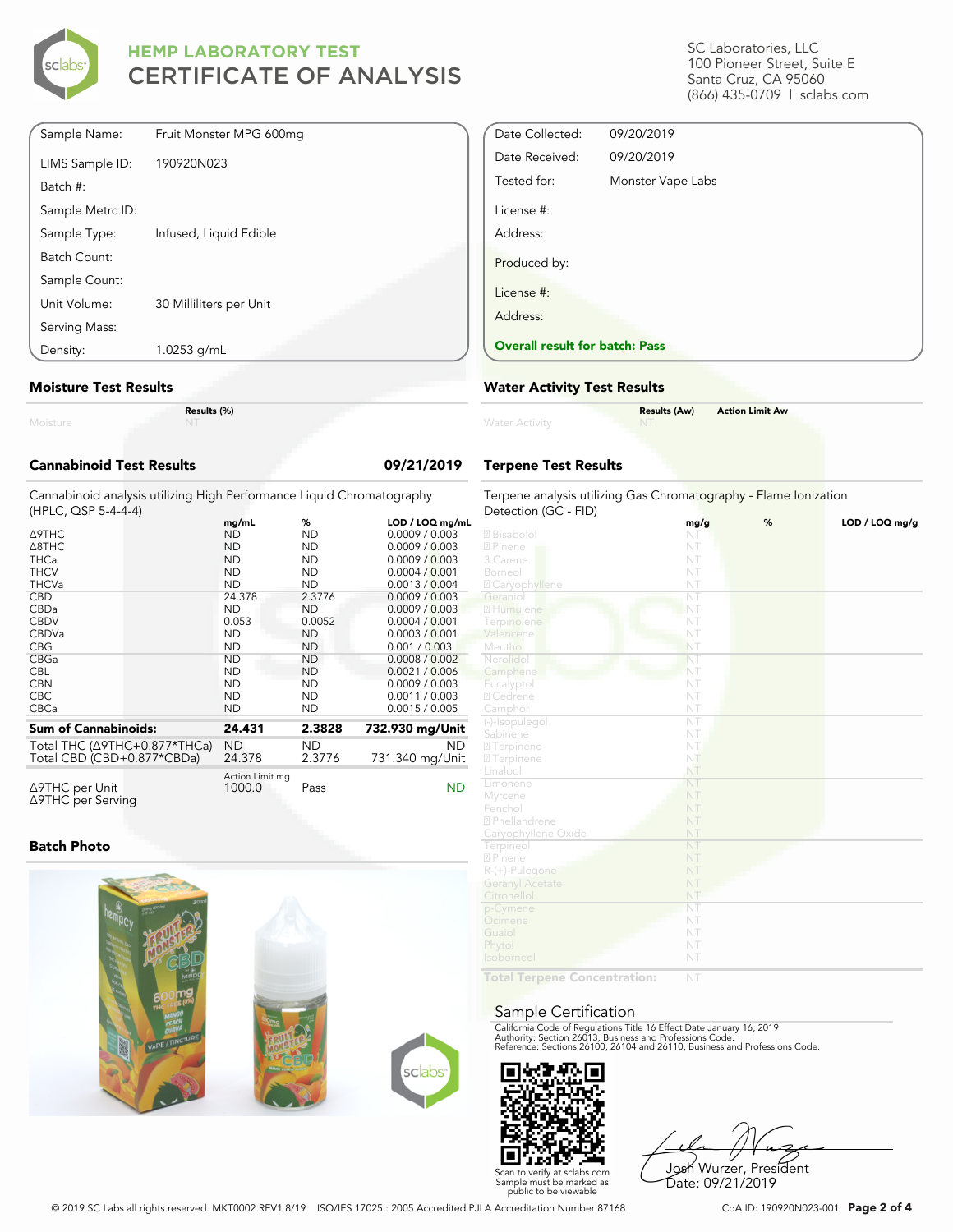

| Sample Name:     | Fruit Monster MPG 600mg |
|------------------|-------------------------|
| LIMS Sample ID:  | 190920N023              |
| Batch #:         |                         |
| Sample Metrc ID: |                         |
| Sample Type:     | Infused, Liquid Edible  |
| Batch Count:     |                         |
| Sample Count:    |                         |
| Unit Volume:     | 30 Milliliters per Unit |
| Serving Mass:    |                         |
| Density:         | 1.0253 g/mL             |
|                  |                         |

### **Pesticide Test Results**

#### Pesticide, Fungicide and plant growth regulator analysis utilizing HPLC-Mass Spectrometry and GC-Mass Spectrometry

|                         | Results ( $\mu$ g/g) | Action Limit µg/g | LOD / LOO µg/g |
|-------------------------|----------------------|-------------------|----------------|
| Abamectin               | NT                   |                   |                |
| Acephate                | NT                   |                   |                |
| Acequinocyl             | NT                   |                   |                |
| Acetamiprid             | NT                   |                   |                |
| Azoxystrobin            | NT                   |                   |                |
| Bifenazate              | NT                   |                   |                |
| Bifenthrin              | NT                   |                   |                |
| <b>Boscalid</b>         | NT                   |                   |                |
| Captan                  | NT                   |                   |                |
| Carbaryl                | NT                   |                   |                |
| Chlorantraniliprole     | NT                   |                   |                |
| Clofentezine            | NT                   |                   |                |
| Cyfluthrin              | NT                   |                   |                |
| Cypermethrin            | NT                   |                   |                |
| Diazinon                | NT                   |                   |                |
| Dimethomorph            | NT                   |                   |                |
| Etoxazole               | NT                   |                   |                |
| Fenhexamid              | NT                   |                   |                |
| Fenpyroximate           | NT                   |                   |                |
| Flonicamid              | NT                   |                   |                |
| Fludioxonil             | NT                   |                   |                |
| Hexythiazox             | NT                   |                   |                |
| Imidacloprid            | NT                   |                   |                |
| Kresoxim-methyl         | NT                   |                   |                |
| Malathion               | NT                   |                   |                |
| Metalaxyl               | NT                   |                   |                |
| Methomyl                | NT                   |                   |                |
| Myclobutanil            | NT                   |                   |                |
| Naled                   | NT                   |                   |                |
| Oxamyl                  | NT                   |                   |                |
| Pentachloronitrobenzene | NT                   |                   |                |
| Permethrin              | NT                   |                   |                |
| Phosmet                 | NT                   |                   |                |
| Piperonylbutoxide       | NT                   |                   |                |
| Prallethrin             | NT                   |                   |                |
| Propiconazole           | NT                   |                   |                |
| Pyrethrins              | NT                   |                   |                |
| Pyridaben               | NT                   |                   |                |
| Spinetoram              | NT                   |                   |                |
| Spinosad                | NT                   |                   |                |
| Spiromesifen            | NT                   |                   |                |
| Spirotetramat           | NT                   |                   |                |
| Tebuconazole            | NT                   |                   |                |
| Thiamethoxam            | NT                   |                   |                |

### **Mycotoxin Test Results**

| Mycotoxin analysis utilizing HPLC-Mass Spectrometry |    |                                    |                      |
|-----------------------------------------------------|----|------------------------------------|----------------------|
|                                                     |    | Results (µq/kq) Action Limit µq/kq | $LOD / LOQ \mu g/kg$ |
| Aflatoxin B1, B2, G1, G2                            |    |                                    |                      |
| Ochratoxin A                                        | NT |                                    |                      |

SC Laboratories, LLC 100 Pioneer Street, Suite E Santa Cruz, CA 95060 (866) 435-0709 | sclabs.com

| Date Collected:                       | 09/20/2019        |  |
|---------------------------------------|-------------------|--|
| Date Received:                        | 09/20/2019        |  |
| Tested for:                           | Monster Vape Labs |  |
| License #:                            |                   |  |
| Address:                              |                   |  |
| Produced by:                          |                   |  |
| License #:                            |                   |  |
| Address:                              |                   |  |
| <b>Overall result for batch: Pass</b> |                   |  |

#### **Pesticide Test Results**

| Pesticide, Fungicide and plant growth regulator analysis utilizing<br>HPLC-Mass Spectrometry and GC-Mass Spectrometry |                     |                   |                |
|-----------------------------------------------------------------------------------------------------------------------|---------------------|-------------------|----------------|
|                                                                                                                       | Results $(\mu g/g)$ | Action Limit µg/g | LOD / LOQ µg/g |
| Aldicarb                                                                                                              | NI                  |                   |                |
| Carbofuran                                                                                                            | NT                  |                   |                |
| Chlordane                                                                                                             | NT                  |                   |                |
| Chlorfenapyr                                                                                                          | NT                  |                   |                |
| Chlorpyrifos                                                                                                          | NT                  |                   |                |
| Coumaphos                                                                                                             | NT                  |                   |                |
| Daminozide                                                                                                            | NT                  |                   |                |
| <b>DDVP</b> (Dichlorvos)                                                                                              | NT                  |                   |                |
| Dimethoate                                                                                                            | NT                  |                   |                |
| Ethoprop(hos)                                                                                                         | NT                  |                   |                |
| Etofenprox                                                                                                            | NT                  |                   |                |
| Fenoxycarb                                                                                                            | NT                  |                   |                |
| Fipronil                                                                                                              | NT                  |                   |                |
| Imazalil                                                                                                              | NT                  |                   |                |
| Methiocarb                                                                                                            | NT                  |                   |                |
| Methyl parathion                                                                                                      | NT                  |                   |                |
| Mevinphos                                                                                                             | NT                  |                   |                |
| Paclobutrazol                                                                                                         | NT                  |                   |                |
| Propoxur                                                                                                              | NT                  |                   |                |
| Spiroxamine                                                                                                           | NT                  |                   |                |
| Thiacloprid                                                                                                           | NT                  |                   |                |

### **Heavy Metal Test Results**

Heavy metal analysis utilizing Inductively Coupled Plasma Mass Spectrometry (ICP-MS)

| $\frac{1}{2}$ | Results (µq/q) | Action Limit µg/g | $LOD / LOQ \mu g/g$ |
|---------------|----------------|-------------------|---------------------|
| Cadmium       | NT             |                   |                     |
| Lead          |                |                   |                     |
| Arsenic       | NT             |                   |                     |
| Mercury       | NT             |                   |                     |

#### Sample Certification

California Code of Regulations Title 16 Effect Date January 16, 2019<br>Authority: Section 26013, Business and Professions Code.<br>Reference: Sections 26100, 26104 and 26110, Business and Professions Code.



Josh Wurzer, President Date: 09/21/2019

© 2019 SC Labs all rights reserved. MKT0002 REV1 8/19 ISO/IES 17025 : 2005 Accredited PJLA Accreditation Number 87168 CoA ID: 190920N023-001 **Page 3 of 4**